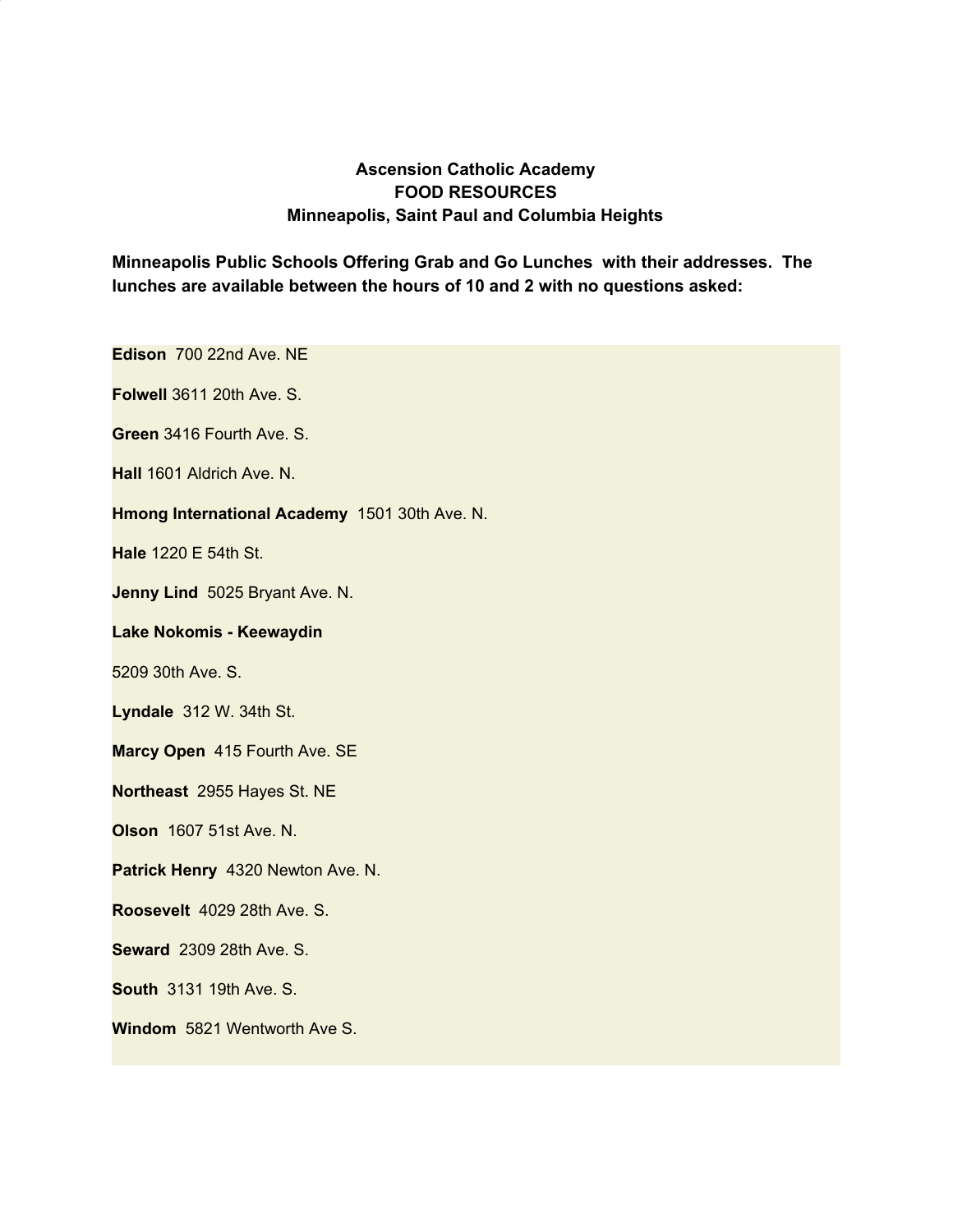## **COLUMBIA HEIGHTS LUNCH and BREAKFAST SITES**

**Good News Hmong Baptist Church:**1280 Regis Ln NE, Minneapolis 9:37-9:57 a.m.

**Summit Square Park** 5221 Capitol St NE, Fridley10:05-10:25 a.m.

**Gauvitte Park** 4333 2nd St. NE 10:29-10:49 a.m.

**St Timothy's Lutheran Church** 825 51st Ave NE, Minneapolis 9:33-9:53 a.m.

**Hilltop Mobile Home Community** 46 1/2 Ave NE & Jackson St NE 9:59-10:19 a.m.

**ChristLife Evangelical Church** 4555 University Ave NE, Columbia Heights

10:24-10:44 a.m.

**St. Matthew Lutheran Church** 4101 Washington St NE, Columbia Heights 10:50-11:10 a.m.

**Grand Central Flats** Grandview Ct NE and Grandview Way NE 9:33-9:53 a.m.

**Keyes Park** 1345 45 1/2 Ave NE, Columbia Heights 9:56-10:16 a.m.

**Circle Terrace Pavilion** (near the little playground & pavilion) 1311 Circle Terrace Blvd, Columbia Heights 10:21-10:41 a.m.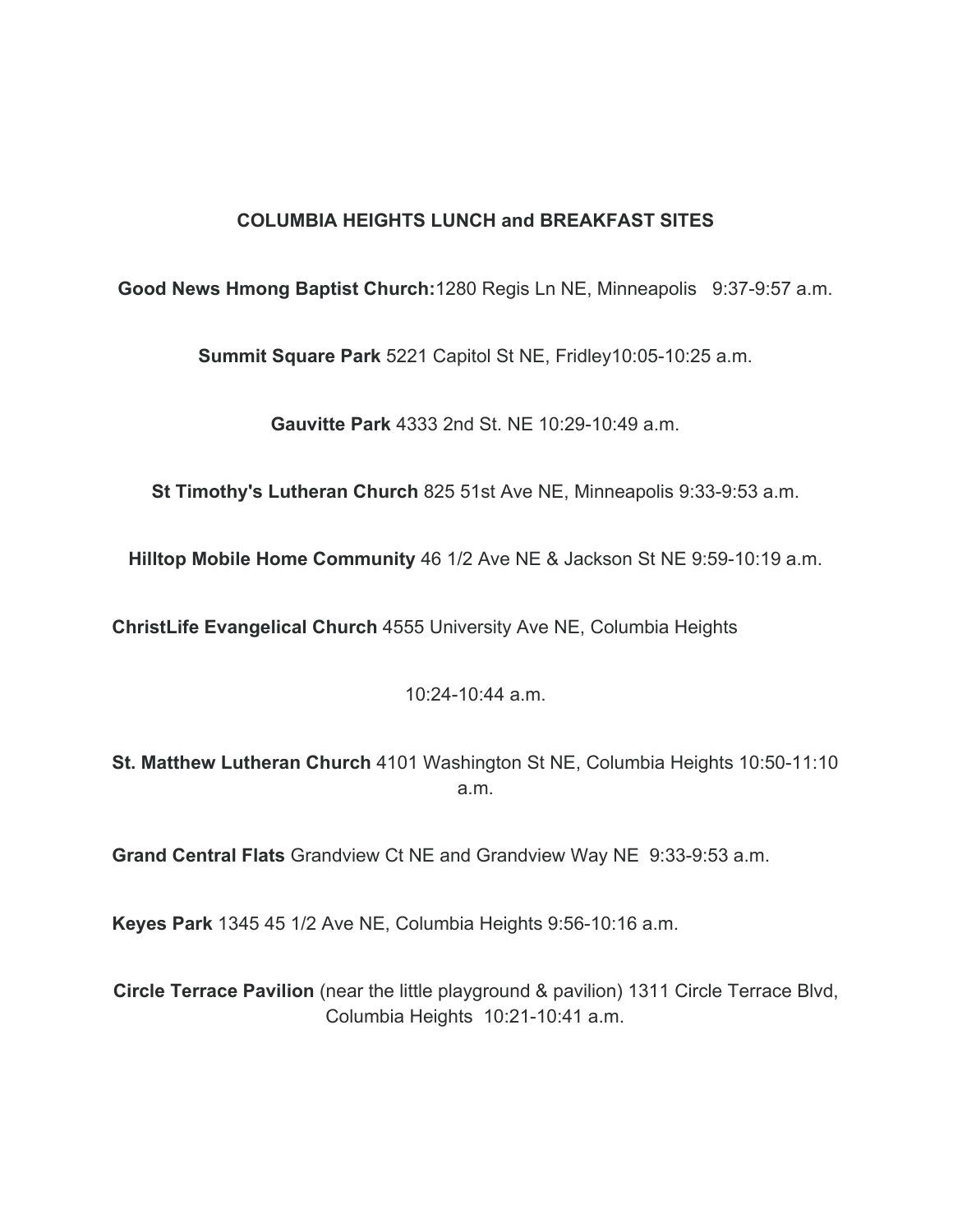**Murzyn Hall** 530 Mill St NE, Columbia Heights 11:40-Noon

**Immaculate Conception** 4030 Jackson St NE, Minneapolis 12:05-12:25 p.m.

**Community United Methodist Church** 950 Gould Ave NE, Columbia Heights 12:30-12:45 p.m.

**Prestemon Park Parking Lot** 3900 NE Mckinley St., Columbia Heights 12:50-1:10 p.m.

**Valley View Bus Loop** Valley View Elementary 12:00-12:20 p.m.

**CHHS Student Parking Lot** Columbia Heights High School 12:30-12:50 p.m.

**SAINT PAUL FOOD: Saint Paul has weekly Lunch Pick up.**

**Curbside Pick-up on Wednesday between 7:30-8:00: Week worth of meals**

- **● Battle Creek Elementary**
- **● Benjamin E. Mays IB World School**
- **● Chelsea Heights Elementary**
- **● Cherokee Heights Elementary**
- **● Como Park Elementary**
- **● Crossroads Montessori and Science School**
- **● Dayton's Bluff Elementary**
- **● Expo Elementary**
- **● Four Seasons A+ Elementary**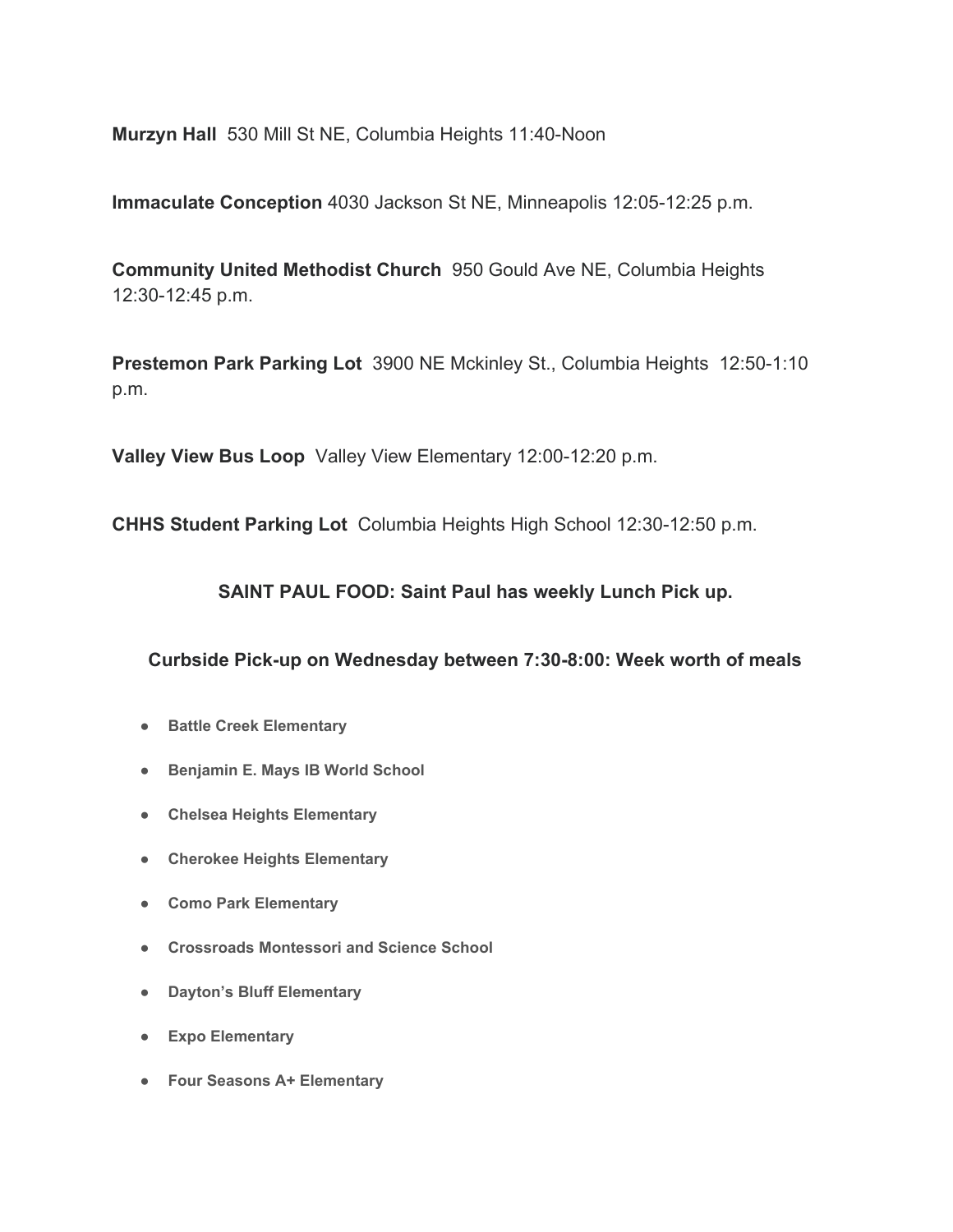- **● Hamline Elementary**
- **● Highwood Hills Elementary**
- **● Horace Mann Elementary**
- **● Jackson Elementary**
- **● J.J. Hill Montessori**
- **● John A. Johnson Achievement Plus**
- **● Maxfield Elementary**
- **● Obama Elementary**
- **● Phalen Lake Hmong Studies**
- **● Rondo Pre-Kindergarten**
- **● Saint Paul Music Academy**
- **● Anthony Park Elementary**
- **● The Heights Community School**
- **● Washington Technology Magnet**

## **SAINT PAUL THURSDAY PICK UP for Week**

**Meal pickups on Thursday, March 19: 8:30-9:00**

- **● AGAPE High School**
- **● Battle Creek Middle**
- **● Central Senior High School**
- **● Como Park Senior High School**
- **● Creative Arts Secondary**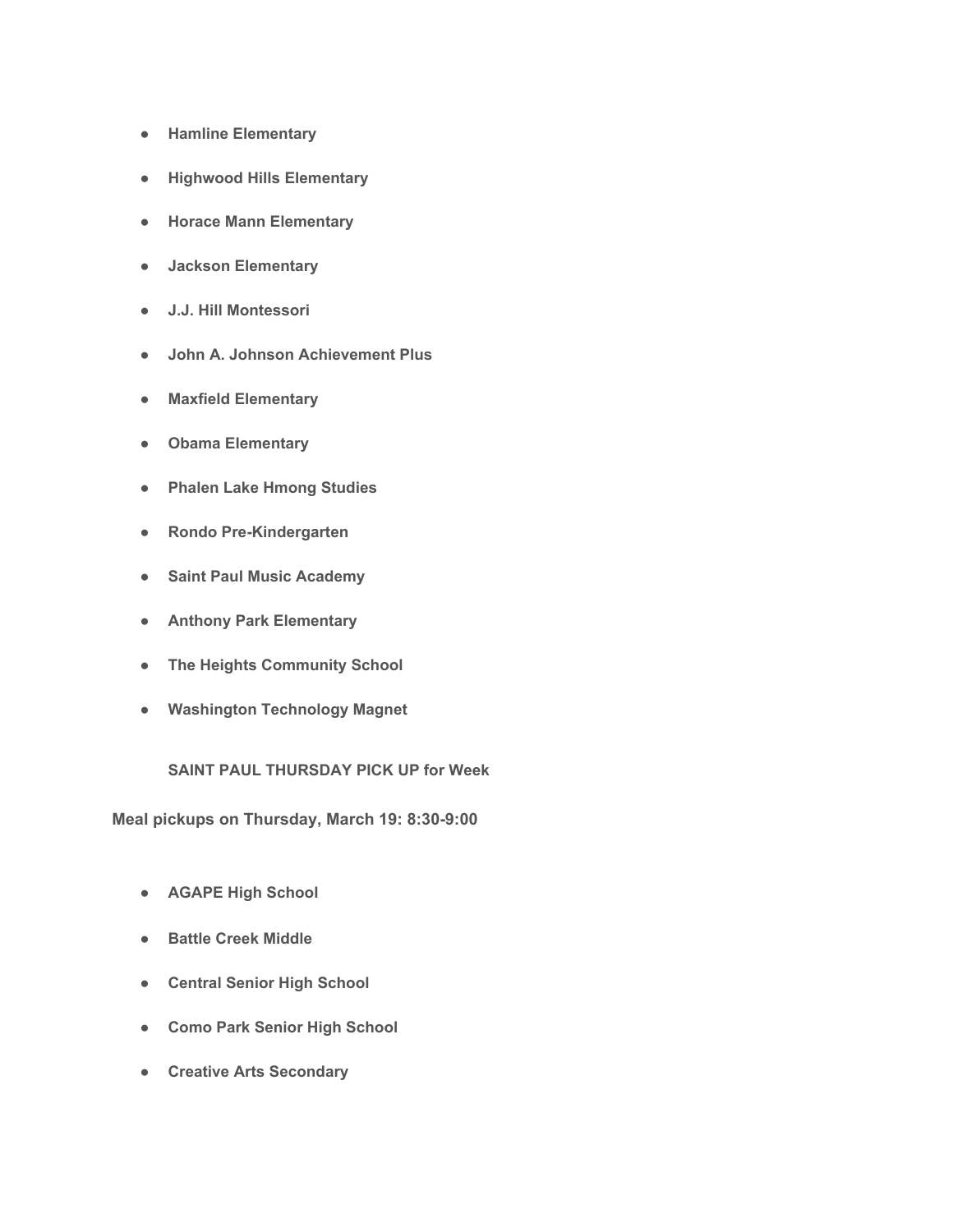- **● E-STEM Middle School**
- **● Harding Senior High School**
- **● Highland Park Senior and Middle School**
- **● Humboldt Senior High School**
- **● Journeys Secondary School**
- **● LEAP High School**
- **● Murray Middle School**
- **● Open World Learning**
- **● Parkway Montessori and Community Middle School**
- **● Ramsey Middle School**
- **● River East Elementary and Secondary**

**Meal pickups on Friday, March 20: 9:30-10:00**

- **● Adams Spanish Immersion**
- **● American Indian Magnet**
- **● Bridge View/Focus Beyond**
- **● Bruce F. Vento Elementary**
- **● Capitol Hill Gifted and Talented**
- **● Eastern Heights Elementary**
- **● Farnsworth Aerospace Lower Campus**
- **● Farnsworth Aerospace Upper Campus**
- **● Frost Lake Elementary**